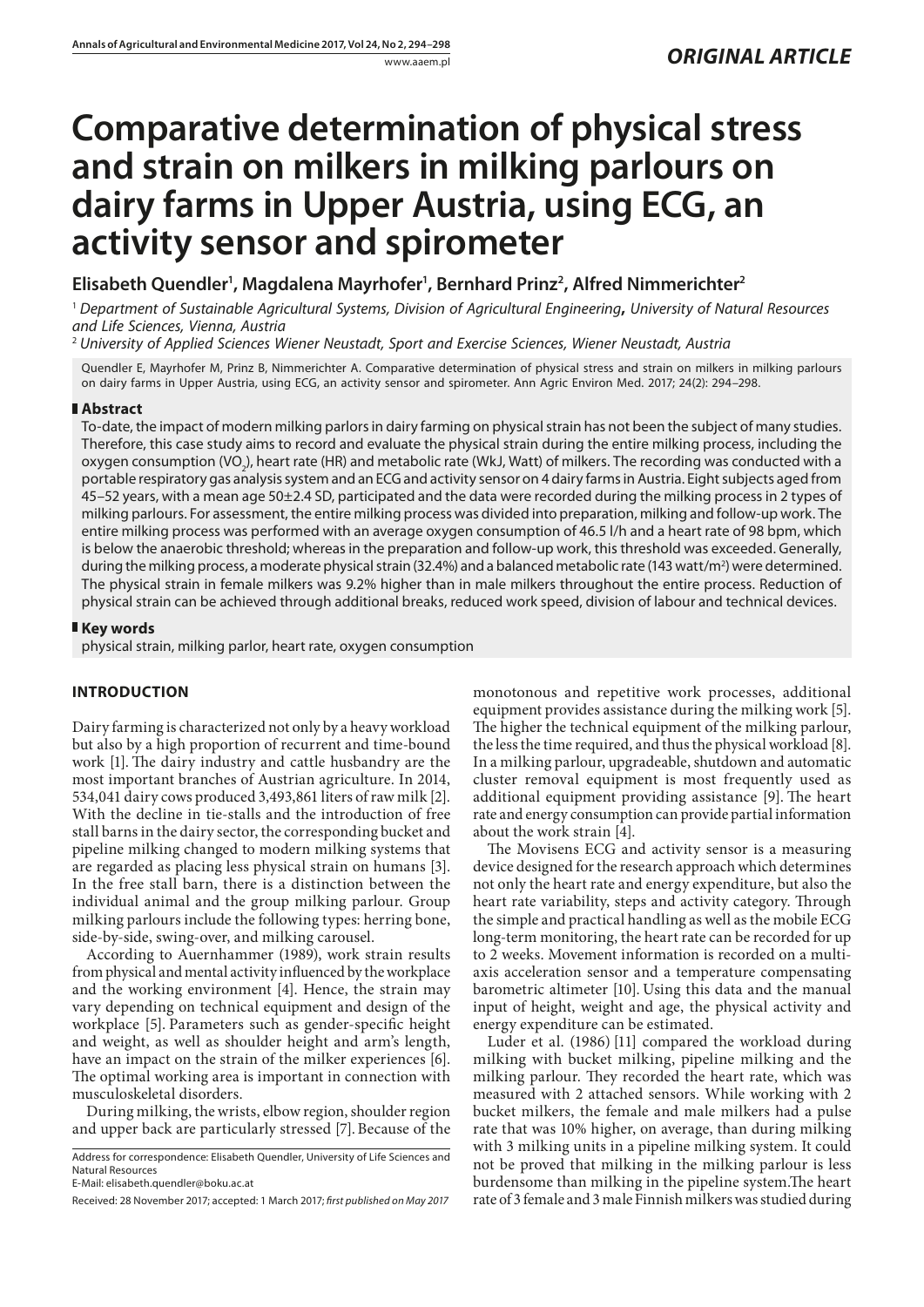milking (on average 115 min) by using the polar electro, and was 95 bpm. Additionally, Luder (1986) [11] investigated the energy expenditure to determine the physical strain (EN ISO 8996:2004) during milking in the herring bone milking parlour 2×3, which amounted to 8.8 WkJ/MPmin, on average, and was less than the energy expenditure of milking work in a bucket and a pipeline milking system.

Previous studies focused on musculoskeletal disorders during milking in current milking systems; however, little is known about the effects of different milking systems and the equipment of modern milking parlours on milkers' physical strain [5]. Ahonen et al. (1990) [12] refer to the need for research showing the level of physical strain through more recent milking systems. In Finland, Nevala-Puranen et al. (1996) investigated the physical workload in the milking parlour on the basis of oxygen consumption, heart rate and muscle activity. Recent studies on the oxygen consumption during milking in different milking systems are not available. Previous studies generally lack genderspecific representations of oxygen consumption, heart rate and energy consumption during milking work.

#### **OBJECTIVE**

Therefore, the aim of this study was to determine and evaluate the physical strain throughout the milking process and the different work subprocesses, based on the parameters: oxygen consumption  $(VO_2)$ , heart rate (HR) and energy expenditure (WkJ,Watt) of female and male milkers (n=8). The results are presented descriptively and analytically according to gender, and compared with data in the literature. Measurement of oxygen consumption with the spirometer (Metamax3B, Cortex, Germany) was used as a valid reference for determination of energy expenditure and individual workload.

#### **MATERIALS AND METHODS**

The survey was conducted with 8 milkers on 4 Upper Austrian dairy farms in March 2015. The farms were equipped with the most common types of milking parlours in Austria: a herringbone swing-over or a side-by-side milking parlour. The average age of the milkers was 50 years  $(SD=2.4)$  (n=8) and the body mass index  $-24.4 \text{ kg/m}^2 \text{ (SD=3.5) (n=8)}.$ The subjects milked in milking parlour types  $2 \times 4$  swingover herringbone (hb)  $(n=4)$  and  $1\times4$  side-by-side  $(n=2)$ or 2×4 side-by-side (n=2). The milking parlour, milking pit and milking units were cleaned with a high pressure cleaner  $(n=2)$  or a water hose with a spray nozzle  $(n=2)$ . During data collection, medium temperatures and relative humidity levels of 10.5 °C and 69.2% (n=8) were measured in the milking parlour. For determining the working time requirements, the causal method according to Auerhammer (1979) was applied. The overall work and individual work processes during milking were divided into work subtasks and elements. The daily milking included preparatory work in and outside the milking pit (preparation of the milk tank, placing a milk filter, preparing milking units, driving cows into the waiting area, turning on the vacuum pump, etc.), the milking process in the milking pit (cleaning udders, fore milking, attaching/controlling/taking-off milking units), and

follow-up work in and outside the milking pit (turning-off the vacuum pump, removing the milk filter, follow-up work on milking units, cleaning the milking parlour, follow-up work on the milk tank, etc.). Validation of the accuracy of the ECG and activity sensor of the Movisens company during milking was performed using the portable spirometer Metamax3B of the Cortex Biophysics company in Leipzig, Germany. In the professional performance diagnostics, it is used to determine oxygen consumption, CO<sub>2</sub> emission and the respiratory minute volume, particularly for accurate determination of energy expenditure (in accordance with standard specifications, DIN EN ISO 8996: 2004). The technical failure of this unit is less than 2% [13].The handy and user-friendly psychophysiological ambulatory Movisens measurement system optimizes research applications and records, a single channel ECG via dry electrodes built in a chest strap without disturbing the subject [14].

The physical strain throughout the milking and divided into each work subprocess was based on the oxygen consumption  $(VO_2)$ , heart rate (HR) and metabolic rate. Oxygen consumption was measured in l/h, ml/min/kg and in % of  $VO_{2max}$  (MetaMax3B, Cortex Biophysics, Leipzig), HR in bpm (Movisens ECG and activity sensor, Karlsruhe) and metabolic rate in WkJ, Watt (Metamax3B and Movisens ECG and activity sensor). The metrological determination of oxygen consumption  $(VO_2)$  (in l/h, ml/min/kg and in % of  $\rm VO_{2max}$ ) was performed with the spirometer Metamax3B for calculating energy consumption and measuring heart rate (HR) in bpm, and for validating the work energy expenditure (WkJ, watt) with the Movisens ECG and activity sensor for determining the physical strain throughout the milking process and follow-up work. To determine the energy expenditure and individual workloads, the measurement of oxygen consumption was used as a valid reference.

To measure the maximum oxygen uptake (VO<sub>2max</sub>=35±7.4) ml/min/kg) (n=8), the maximum power ( $P_{max}$ =2.7±0.4 W kg<sup>-1</sup>) (n=8), maximum heart rate (HR<sub>max</sub>=175±6.1 bpm) (n=8) and individual strain on the milker, a stress test on the bicycle ergometer (Daum 8008 TRS, Fürth, Germany) was performed. After a 3-minute standardized warm-up at 40 watts, each minute was increased by 20 watts until the subjects were not able to maintain a required cadence of at least 70 revolutions per minute.

The data were analyzed descriptively with a spreadsheet programme (Microsoft Excel 2007). To verify possible existing differences between the genders and between the instruments, the t-test and Wilcoxon test were used on independent samples. The level of significance was set at p≤0.05.

#### **RESULTS**

**Preparatory work.** Prior to the actual milking operations, preparatory work was performed outside the milking pit, including preparing the milk tank, which consisted in the removal of residual water from the milk line and changing the lance from the flushing apparatus to the milk tank, preparation of interim disinfection, preparation of peracetic acid in a bucket for disinfecting the teat cups, and rounding-up the cows in the waiting area. The work processes in the milking pit included inserting the milk filter, preparing the milk cutter for milking, spraying the milking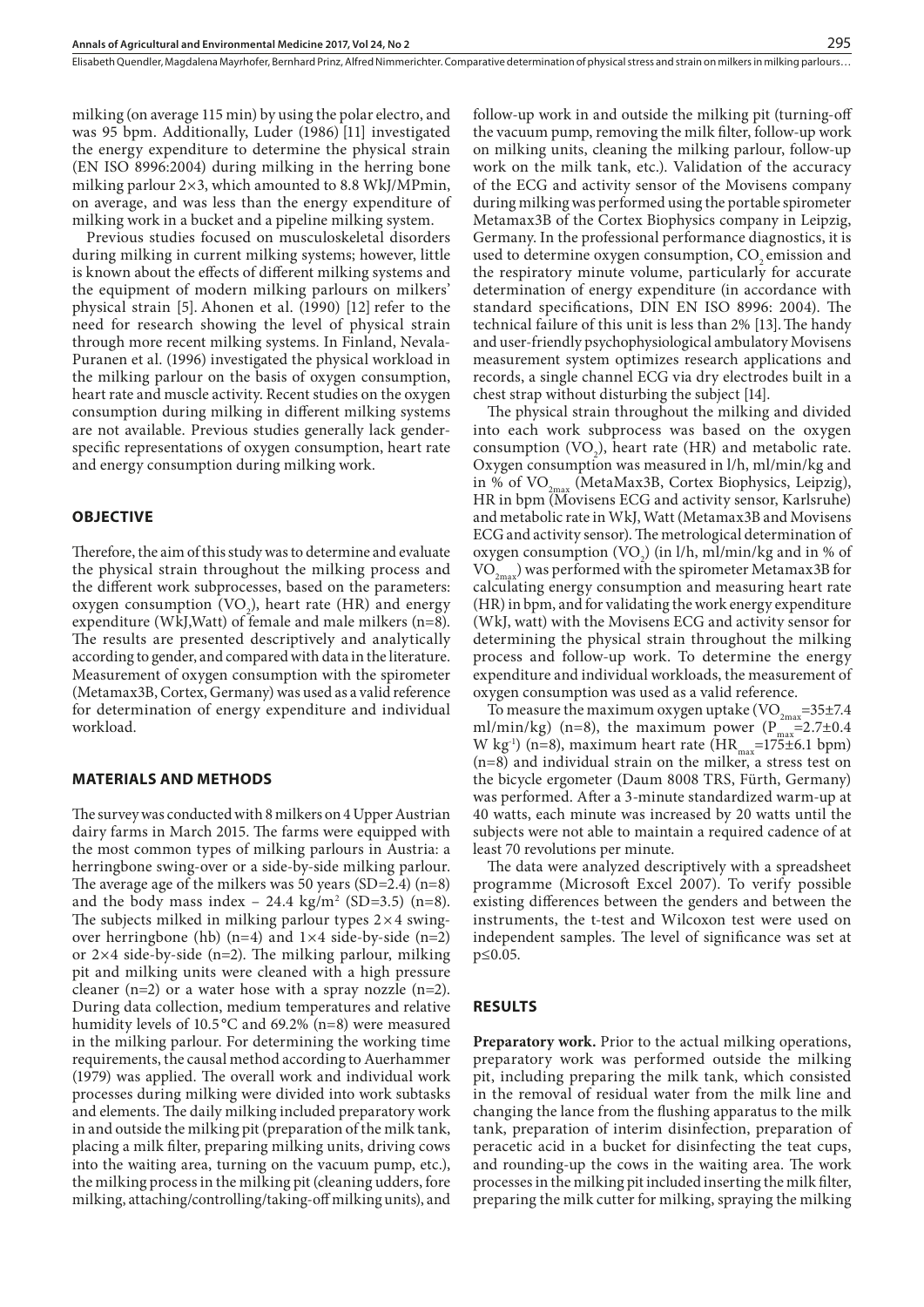Elisabeth Quendler, Magdalena Mayrhofer, Bernhard Prinz, Alfred Nimmerichter . Comparative determination of physical stress and strain on milkers in milking parlours…

parlour floor, preparing the strip cup, taking milking units from the rinsing cup, opening doors, and turning on the vacuum pump. During the preparatory work, which lasted an average of 7 Man power minutes (MPmin), the average oxygen consumption of the subjects (n=8) was 56.6±12.3 l/h, which is below the aerobic threshold of 60 l/h of physical work, according to UNI EN ISO standard 8996. Oxygen consumption in liters per WPh was significantly higher in the women than in the men, and was about 5.1 l/h above the aerobic threshold (p=0.0353). Oxygen consumption, calculated by means of the energy metabolism, was an average of 174 watt/ $m^2$  during the preparatory work  $(n=8)$ (calculated with Metamax3B), which corresponds to an average energy expenditure. The male milkers had a work energy expenditure that was 4.2 WkJ/MPmin higher than that of the female milkers ( $p=0.0784$ ). The average heart rate (n=8) was below the physiological endurance limit of 110 bpm [15]. The gender-specific difference in energy consumption was 4.2 WkJ/MPmin.

**Milking.** With the completion of the preparatory work and the cows entering the milking parlour, the milking process began in the milking pit. This included udder cleaning, premilking, putting on the milking units, aligning, monitoring, mechanically post-milking by pressing down the milking units, and taking off the milking units. After all cows had been milked and the teats dipped, the cows were released through a pneumatic frontal release or by mechanically opening the parlour exit.

The milking process took an average of 64 minutes and a related oxygen consumption  $(43.5\pm9.4l/h)(n=8)$  below the aerobic threshold. The men, compared to the women, had a 14.8 l/h higher oxygen consumption (p=0.0089). The average heart rate (n=8) was below the limit of exertion during the milking process. The milking process proved to have an average AEE, at 134 w/m² (n=8). During the milking process in the milking pit, the male milkers showed with 3.4 WkJ/MP $_{\text{min}}$  a significantly higher total energy expenditure than the female milkers (p=0.0371).

**Follow-up work.** After milking, cleaning and flushing work processes were carried out in the milking parlour. These included turning-off the vacuum pump, removing the milk filter, preparing filtration equipment for rinsing, placing the milking units in the rinsing cup, and emptying the milk collecting vessel, initiated by pressing a button. The milking parlour, milking pit and milking units were cleaned with a high pressure cleaner or water hose with a spray nozzle. The average oxygen consumption (5.6±13.3 l/h) of the female milkers (n=8) during the follow-up work, on average, was 15 MPmin, which was below the aerobic threshold. The men exceeded the limit with 7.5 l/h, and differed significantly from the women's average oxygen consumption (p=0.0002). The activity energy expenditure, derived from oxygen consumption, amounted to an average of 169 w/m2 during the follow-up work (n=8), and can also be considered an average energy expenditure. In the average energy expenditure, there were significant differences between the male and female milkers (p=0.0007). The average heart rate (n=8) remained below the working physiological endurance limit. The average oxygen consumption, energy expenditure and heart rates were very similar to the preparatory work because of similar activities and body movements.

**Milking process.** On the farms investigated, the milking process took an average of 86 MPmin. The average oxygen consumption (46.5±9.9 l/h) of the male and female milkers (n=8) was below the aerobic threshold. The calculated oxygen consumption in ml/min/kg, compared to the maximum oxygen consumption, corresponds to a moderate strain. The absolute oxygen consumption in l/h showed significant differences between male and female milkers (p=0.0048). Among the men, the average oxygen intake was 16.3 l/h higher than among the women. With  $134 \text{ Watt/m}^2$  (n=8), the milking process corresponded to an average energy expenditure. During the milking process in the milking pit, the male milker had a 3.4 kJ/MPmin higher energy expenditure than the female milkers ( $p=0.0371$ ) (Tab. 1.)

**Table 1.** Average oxygen intake in ml/min/kg and in % of VO<sub>2mar</sub>, heart rate in bpm and medium activity energy expenditure (AEE) in WkJ/MPmin with standard deviations during the milkers' (n=8) milking process and divided by gender

| Milking process           | VO.<br>ml/min/kg          | VO <sub>3</sub> %<br>of $VO_{2max}$ | HR <sup>1</sup><br>bpm | AEE <sup>1</sup> )WkJ/<br><b>MPmin</b> | AFF <sup>2</sup><br>WkJ/MPmin |
|---------------------------|---------------------------|-------------------------------------|------------------------|----------------------------------------|-------------------------------|
| Milkers (n=8)             | $11.0 \pm 0.9^{\text{a}}$ | $32.4 + 7.9$ <sup>a</sup>           | $97 + 16.5^{\circ}$    | $2.1 \pm 0.5^{\rm b}$                  | $11.3 \pm 2.6$ <sup>c</sup>   |
| Male milkers $(n=4)$      | $10.7 \pm 1.0$            | $27.8 + 4.1$                        | $88+4.6$               | $2.5 + 0.3$                            | $13.2 + 1.9$                  |
| Female milkers<br>$(n=4)$ | $11.3 + 0.9$              | $37.0 + 8.4$                        | $105+20.8$             | $1.7 + 0.3$                            | $9.3 + 1.5$                   |

<sup>1)</sup>Data collected with Movisens ECG and activity sensor

<sup>2)</sup>Data collected with Metamax3B<br>ª– not significant; <sup>b</sup>– significant; <sup>c</sup>– highly significant

The average heart rates (n=8) during the milking process were always below 110 bpm. The MPkJ/MPmin measured with the spirometer's energy expenditure data (Metamax3B) were, on average, 419% higher than those measured with the Movisens EEG and activity sensor, which used algorithms on the basis of acceleration data to calculate the results.

#### **CONCLUSION**

During the preparatory and follow-up work, the activities were carried out by walking in different rooms, which caused a higher metabolic rate (WkJ/MPmin) (determined with Metamax3B), a higher oxygen consumption and a higher heart rate. The intensity and the number of muscles used through monotonous and constantly repetitive hand and arm movements while mostly standing, but with some slow walking when changing the milking parlour side, are crucial to the energy consumption. A strain in this sense also leads to oxygen consumption, which subjectively expresses itself in increased breathing and a raised heart rate [16, 17]. The higher energy expenditure (determined with Metamax3B) of men compared to women in all work subtasks can be explained by the fact that men generally have more muscle mass and a higher energy expenditure at rest and during exercise [18].

The gender-specific difference in the relative oxygen consumption (Tab. 1) was due to the lower pulmonary function parameters, such as lower respiratory rate, lower tidal volumes, lower respiratory threshold and the lower respiratory minute volume of women. The significant major differences in absolute oxygen consumption (l/h) in men and women in all work processes can be explained by size and weight. The men, on average, were 29 kg heavier and 10 cm taller than the female milkers.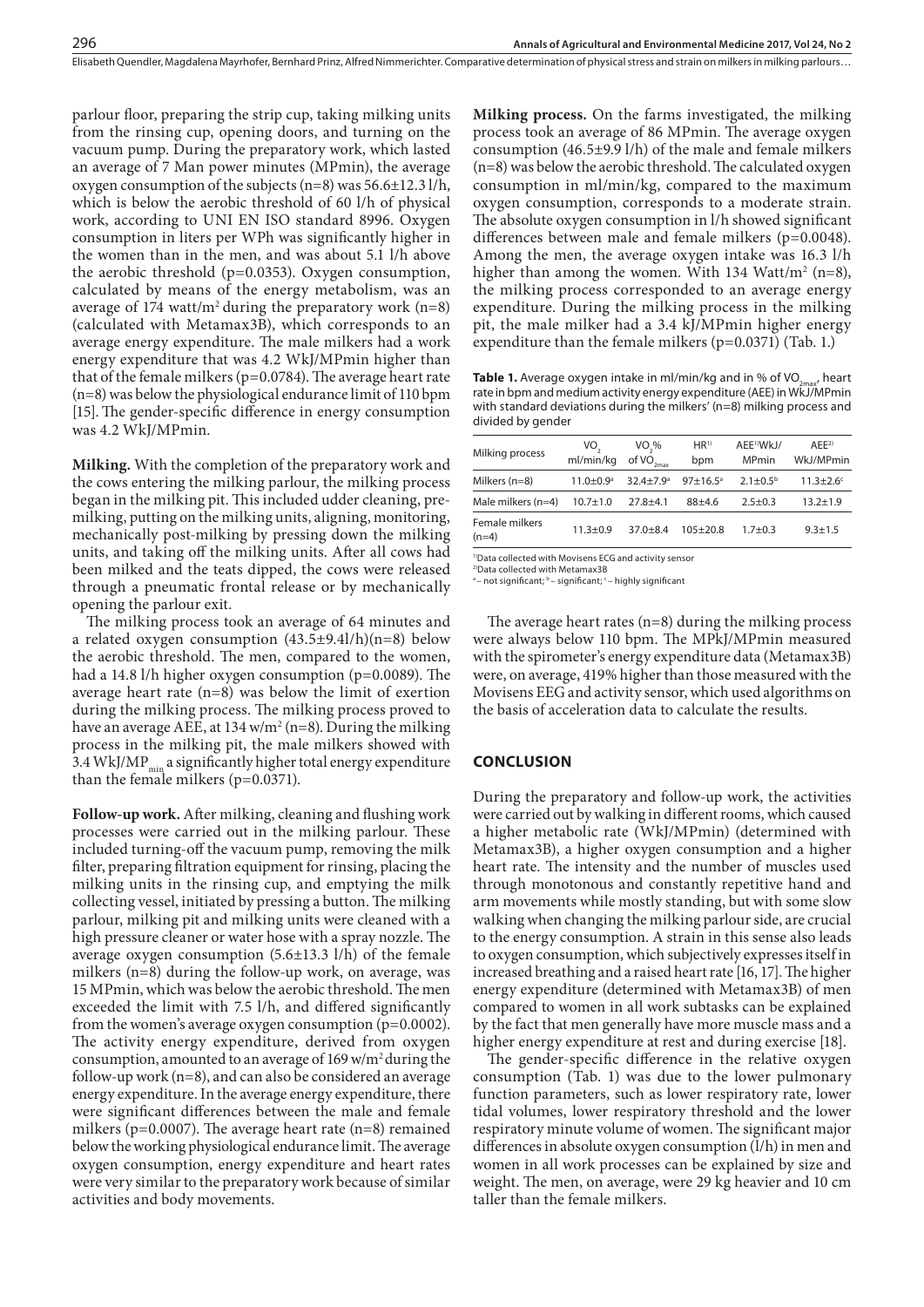The higher heart rate of the female milkers during the same work was probably caused by the average lower cardiac output of the women (500–600 ml), compared to the men (600–800 ml), which causes a smaller stroke volume (55%). This means that the oxygen demand of women is covered by an increased heart rate during the same physical activity [19, 20]. In the entire milking process and in all subtasks, the workload (VO<sub>2</sub> in% of VO<sub>2max</sub>) among women was higher than among men. According to Nevala-Puranen et al. (1996) [21], a relative oxygen uptake (in% of  $\rm VO_{2max}$ ) during milking was determined by 21% (n=6). In the presented study, an average load of 32.4% during the entire milking process (86 WPmin) (n=8) was found. During the milking process, the endurance limits that exist for HF,  $VO<sub>2</sub>$  and work energy expenditure were not exceeded, on average. According to Nevala-Puranen et al. (1996), the oxygen consumption was 0.6 l/min during milking (18 MPmin). In this study, it was 0.78 l/min for the entire milking process. According to Nevala-Puranen et al. (1996), the endurance limit was also not exceeded during the milking process (115 MPmin). The heart rate determined in this study during the entire milking process was almost identical with that of the Finnish investigation. The energy expenditure, determined by Luder et al. (1986), was 8.8 WkJ/MPmin during the milking. By dividing the milking process into different activities, preparatory work, milking and follow-up work, and by differentiating between the arithmetic means for these activities, overruns in the endurance limit were observed during the preparatory and follow-up work (Fig. 1).



**Figure 1.** Deviation in % from the limit value (VO<sub>2</sub>=60 l/h, WkJ/MPmin=17 in men and 12 in women) based on the endurance limit, the activity energy expenditure per minute (calculated with Metamax3B), and oxygen consumption in l/h divided by work subprocess and gender.

pw – preparatory work; fw – follow-up work

During the preparatory work, women exceeded the endurance limit (12 WKJ/MPmin) by 0.5 WkJ/MPmin. Men exceeded the limit of exertion (17WkJ/MPmin) by 0.4 WkJ/MPmin during follow-up work. The limit of exertion (60 l/h) was topped during preparatory (65.1 l/h) as well as follow-up work by male milkers, according to UNI EN ISO standard 8996. Regarding HR, the bpm of 110 was not exceeded during any of the work steps. This means that milking causes a moderate strain and the entire milking process can be exercised during a working day of 8 hours without increasing muscular fatigue. The workload during preparatory and follow-up work should be reduced through sharing work by using technical aids (cowboy), taking additional breaks, or working at a slower working pace. With the gender-specific evaluation, it was found that the

physical strain in female milkers was higher than in men during the milking process.

In contrast to the MM3B spirometer, the simple and practical operation of the Movisens ECG and activity sensor and evaluation software were appreciated. Evaluation of the results by means of the software was straightforward. Between the measuring instruments, there were huge discrepancies in the results (419% compared to MM3B), which makes the activity sensor inadequate for measuring energy consumption. The use of different prediction models for AEE, depending on the type of activity, improves AEE estimates. Generally, the sensor tends to underestimate energy consumption, this was also found by Birte von Haaren et al. (2011) [24]. Overall, the Movisens kmsMove sensor proved to be an ideal instrument for the identification and analysis of everyday movements in rehabilitation patients; However, if this instrument should be suitable for the determination of the actual work energy expenditure of manual labor, it must be examined more intensively in further studies.

#### **REFERENCES**

- 1. Wolkerdorfer F. Automatisches Melken in Oberösterreich Erfahrungen und Empfehlungen aus und für die Praxis. Viehwirtschaftliche Fachtagung. 2012 April 25–26; Raumberg-Gumpenstein, Austria. Raumberg-Gumpenstein: Lehr- und Forschungszentrum für Landwirtschaft; 2012.
- 2. Statistik Austria und Agrarmarkt Austria. Kuhmilcherzeugung und –verwendung. Statistik Austria und Agrarmarkt Austria, 2015.
- 3. Schön H, Auernhammer H, Bauer R, Boxberger J, Demmel M, Estler M et al. Landtechnik Bauwesen, Verfahrenstechnik – Arbeit – Gebäude – Umwelt. BLV Verlagsgesellschaft, München, 1998.
- 4. Auernhammer H. Methodische Möglichkeiten und Grenzen der Bewertung und Beurteilung der Arbeitsbelastung. Bayerisches Landwirtschaftliches Jahrbuch, 1989.
- 5. Hoehne-Hückstädt U, Kauke M. Arbeitsbelastung beim Melken. ART-Schriftreihe, 2009.
- 6. Jakob M, Rose S, Brunsch R. Einfluss Melkstandausstattung auf die Arbeitsbelastung des Melkers. Zeitschrift für Arbeitswissenschaften. 2007; 3(61): 173–181.
- 7. Reinemann DJ. A Review of Studies on the Ergonomics of Milking. University of Wisconsin Milking Research and Instruction Lab, 2005.
- 8. Schick M. Vor- und Nachteile verschiedener Melkverfahren aus der Sicht der Arbeitswirtschaft. Forschungsanstalt Agroscope, Reckenholz-Tänikon, ART-Schriftreihe. 2009; 9: 49–58.
- 9. ÖKL-Arbeitskreis Landwirtschaftsbau. Melkstandanlagen. ÖKL-Merkblatt Bauen. 2012; 2(51): 7–14.
- 10. Kirst M. Verbesserung der automatischen EKG-Analyse durch Hinzunahme von Kontextinformationen. Dissertation. Karlsruher KIT, 2013.
- 11. Luder W, Huber R, Juliszewski T. Arbeitsbelastung beim Melken. FAT-Berichte. Tänikon. 1986; 303: 2–5.
- 12. Ahonen E, Venäläinen JM, Könönen U, Klen T. The physical strain of dairy farming. Ergonomics. 1990; 33(12): 1549–1555.
- 13. Macfarlane DJ, Wong P. Validity, reliability and stability of the portable Cortex Metamax 3B gas analysis system. University of Hong Kong. 2011; 25–39.
- 14. Movisens GmbH. Products. http://www.movisens.com/de/produkte/ ekg-und-aktivitaetssensor. (access: 2015.4.8).
- 15. Hartmann B, Spallek M, Ellegast R. Arbeitsbezogene Muskel- und Skeletterkrankungen. Ecomed, 2013.
- 16. Biesalski H, Grimm P, Nowitzki-Grimm S. Taschenatlas Ernährung. 6th ed. Stuttgart, Thieme Verlag KG, 2015.
- 17. Dallmann S. Sportmedizin. http://www.sportmedizin-dallmann.de/ praxisspektrum/sportmedizin. (access: 2015.7.22).
- 18. Weineck J. Sportbiologie. 9th ed. Spitta Verlag & Co. KG. Germany, 2004.
- 19. Reichelt A. Komplementärmedizin Kompendium. https://books. google.at/books?id=jfwSBsKgrycC&pg=PA436&dq=andreas+reich elt+komplement%C3%A4rmedizin+buch&hl=de&sa=X&ved=0C